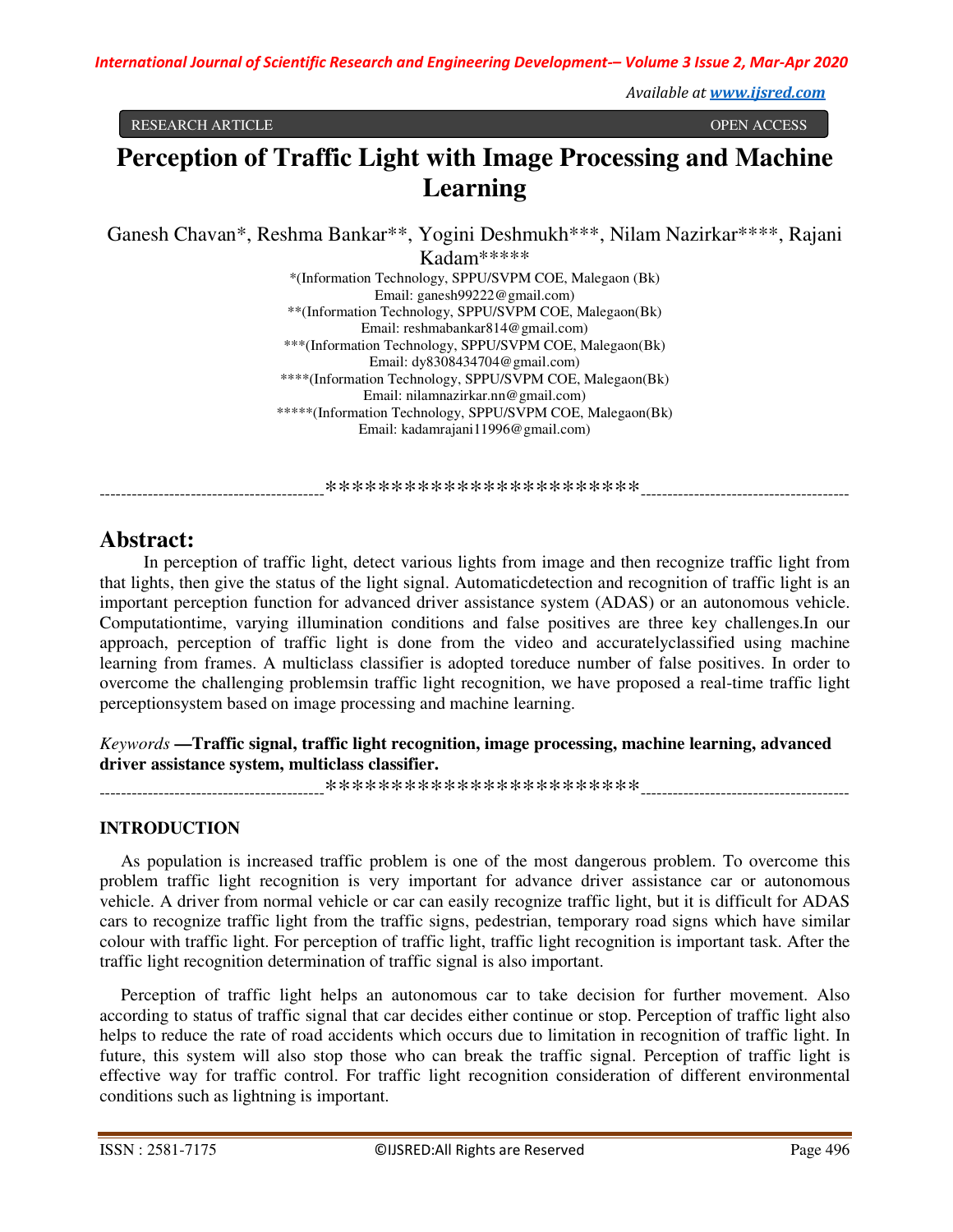#### *Available at www.ijsred.com*

 It is easy to recognize traffic light form the dark frame, but as we have to recognize the traffic light from the bright frame various false positives are introduced such as traffic signs, pedestrian, temporary road signs which have similar colour with traffic light. For that firstly the bright frame is converted to the dark frame and then from that dark frame traffic light is recognized. If traffic light is not present or not get detected from the frame then go for the next frame otherwise state the status of traffic light. After this car has to take decision to continue or to stop based on the status of traffic light.

 Machine learning is very efficient method in which object is correctly classified or grouped or stated using different kind of methods or machine learning models. From that CNN model of deep learning is very useful model for multiclass classification. There are also some other models but the efficiency of CNN is more than other. We are taking the dataset for designing the CNN model, so the input for model is an image as per dataset. If not in that form, then we have to convert it into suitable format. In this, rather than converting image into dataset format create the model from set of images rather than the dataset.

 Traffic light is recognized from other lights due to its intensities and the position. Traffic signal is made up of small LED's of red, green and amber colour. As LED's of particular colour glows we observe signal with particular colour. The meaning of traffic signal get change as colour changes. The meaning of red light is the vehicle has to stop, yellow light is ready to stop or go and green light means vehicle can go forward. Colourcombination of traffic signal may be different as per country or location. So while designing the system consideration of all these conditions is necessary.

## **LITERATURE SURVEY**

 Recognition of traffic light or signal and estimating the status of that signal is the main problem in autonomous cars. To overcome this problem we proposed a traffic light perception system. This system is consists of different algorithms studied from various reference papers. A region of interest is a subset of an image or a dataset identified for a particular purpose. Region of interest is identified by the boundaries of an object. The boundaries of object may be defined on an image, for the purpose of measuring its size. The concept of a ROI is commonly used in many application areas. The region of interest method is effective in feature extraction but inefficient because it is sensitive to illumination changes. In geographical information systems (GIS), a ROI can be taken literally as a polygonal selection from a 2D map. In many applications, symbolic (textual) labels are added to a ROI, to describe its content in a compact manner.

 In saliency map filtering majority of existing methods utilize various colour spaces and tuned colour threshold to detect colour blobs of traffic light. The colour is primarily used for finding region of interest and classifying traffic light states. Instead of RGB colour space, other colour spaces are considered because colour and intensity are mixed in three channels of the RGB colour space. The input image is first abstracted into perceptually homogeneous elements. Colour of the pixels of each element is represented. In this, saliency value is assigned to each pixel. Saliency refers to unique features (pixels, resolution etc.) of the image in the context of visual processing. Saliency map is a topographical representation of them.

 In multiple exposure images based traffic light recognition multiple exposure images consist of two images with different exposure times that are captured sequentially. We propose a colour detection method based on multiple exposure images to solve the saturation problem. This method has two advantages first the colour threshold region can be determined as narrow therefore false positives are reduced then saturation problems do not occur because of the brief exposure of low exposure images to light. This paper propose a multiple exposure images based traffic light recognition method. Colour segmentation is widely used to detect traffic light signals in traffic light recognition system. Multiple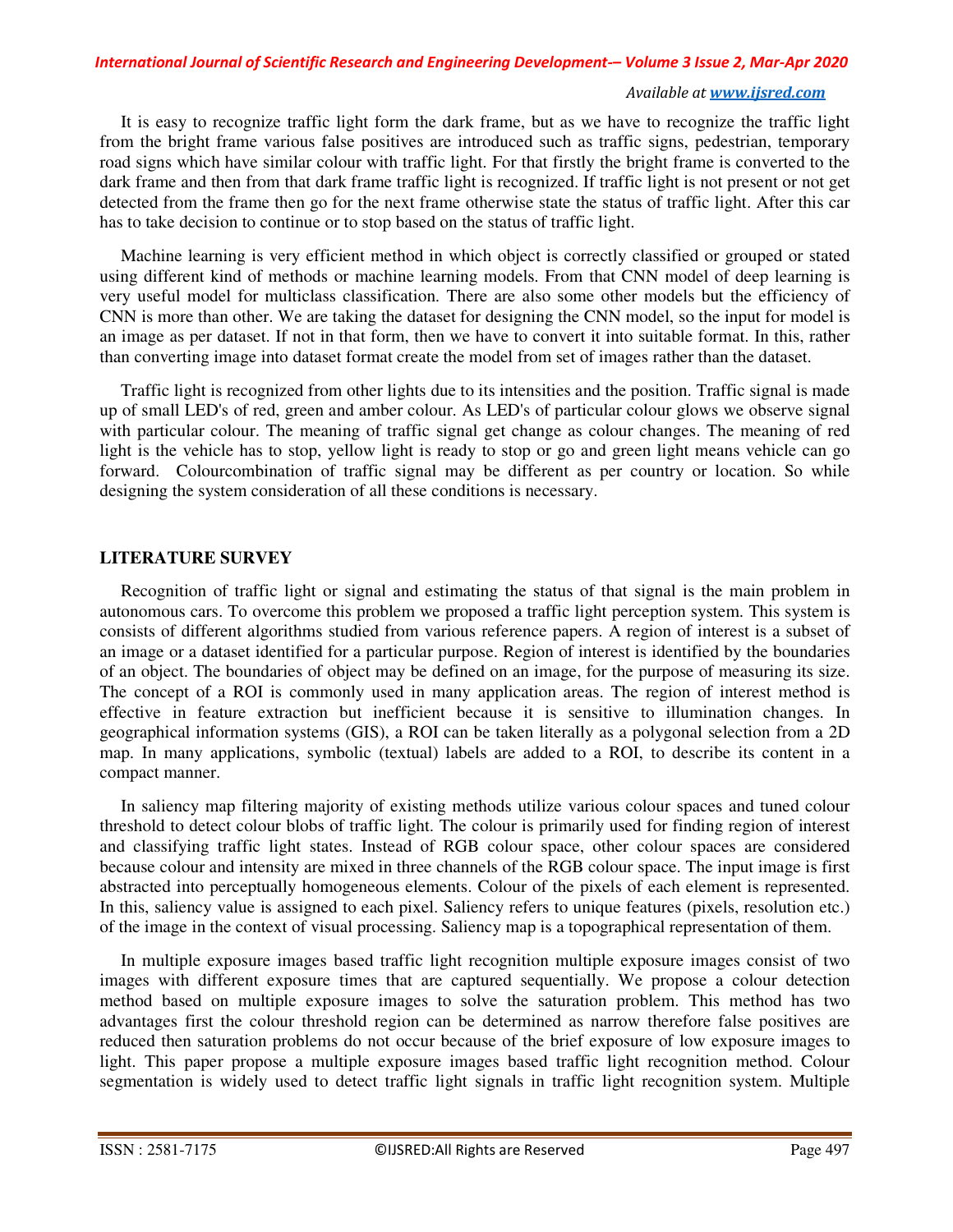*International Journal of Scientific Research and Engineering Development-– Volume 3 Issue 2, Mar-Apr 2020*

#### *Available at www.ijsred.com*

exposure technique which enhances the robustness of colour segmentation and recognition accuracy by integrating both low and normal exposure images.

 CNN to classify the presence of the object within that region. Faster RCNN replaces selective search with a very small convolutional network called Region Proposal Network to generate regions of Interests. R-CNN models first select several proposed regions from an image and then label their categories and bounding boxes. Then, they use a CNN to overcome false positives. Here we use the features of each proposed region to predict their categories and bounding boxes. The output dense layer consists of the features extracted from the image and the extracted features are fed into an SVM to classify the traffic signal within candidate region proposal.

 The support vector machine employed to classify the status of the traffic lights is widely used to solve classification problem. The most important factors of SVM classification are to define vectors that can represent each category. The HOG descriptor is selected as the feature vector for the traffic light classification. SVM is a linear model for classification problems. It can solve linear and non-linear problems and work well for many practical problems. The idea of SVM is simple, the algorithm creates a line or a hyperplane which separates the data into classes.

## **METHODOLOGY**

 The main purpose of the system is to recognize traffic light from an image and state the status of traffic light. In this firstly CNN (Convolutional Neural Network) model is designed. CNN is machine (deep) learning model which is used for multiclass classification. Here we have to classify the Traffic light status. For classification we use dataset having various instances. Pre-processing of the dataset is done using various steps as following:

- 1. Import libraries.
- 2. Import the dataset.
- 3. Taking care of missing data in dataset.
- 4. Encoding categorical data.
- 5. Splitting the dataset into training dataset and testing dataset.
- 6. Feature scaling.

After pre-processing CNN model is designed on training dataset, then for performance measurement testing dataset is used. The architecture of the system is as follows: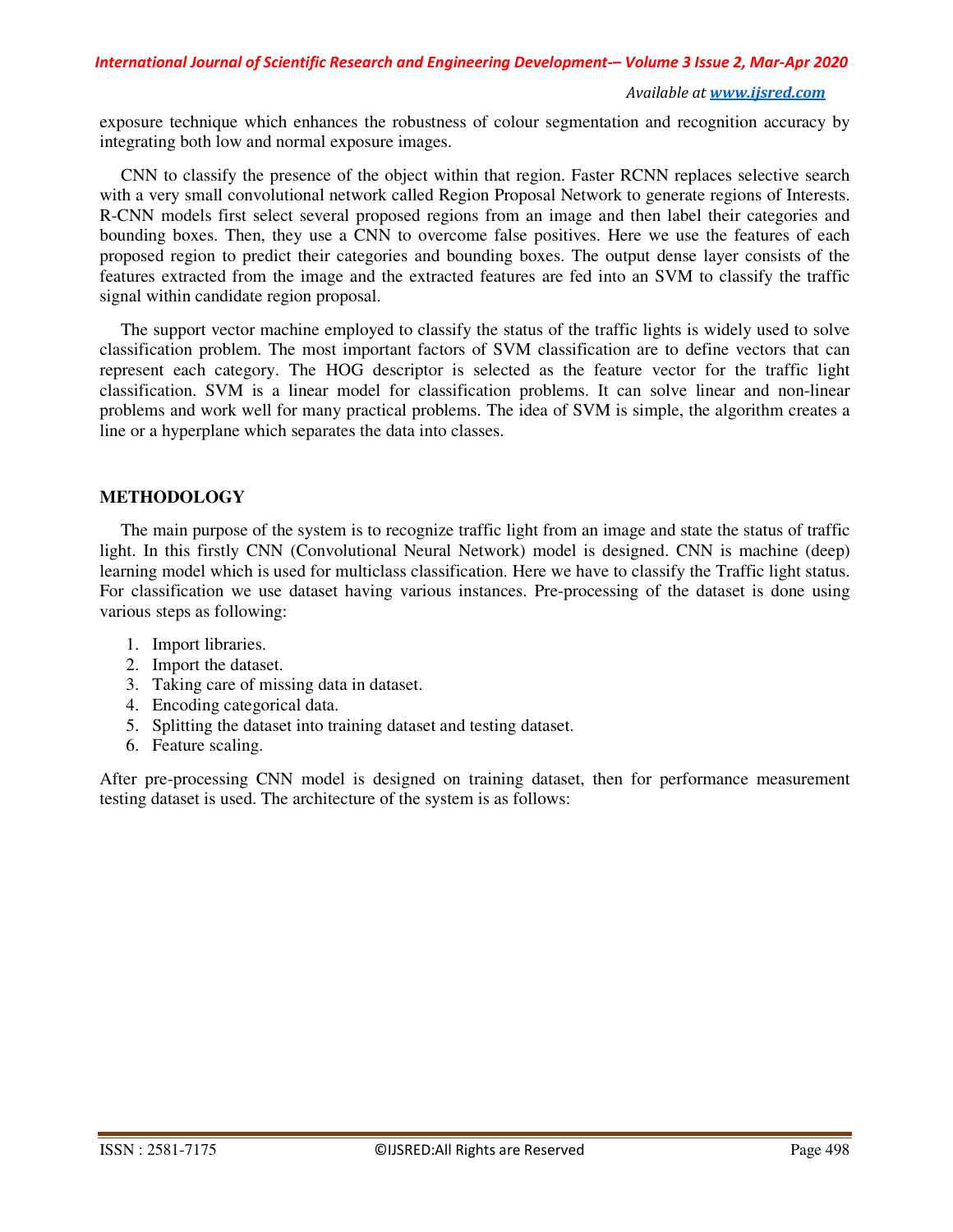*Available at www.ijsred.com*



Fig. Diagram of proposed traffic light perception system

Convolutional Neural Network is a neural network model and designed for work with two-dimensional image. Converted tolinear arrayCNN is used for object detection and recognition.CNN classification of image takes input as image apply process on it and classify under different categories.It contain future extractionand classification. In feature extraction apply pooling operation during which feature is detect from image and during classification connected layerwill act as classifier and assign probability for the object on image. CNN contain three steps:

- 1.Convolutional
- 2.Polling
- 3.Flattening

Purpose of convolutional is extract feature from input image and keep relationship of each pixel from input image. Each image considered as matrix of each pixel values this matrix is known as feature map. Pooling reduce dimensions of every feature map but keep important information.After pooling comes flattening matrix is converted into linear array.After that all steps layer of neural network apply probability for object on image.

 A video is taken as input and then image processing is performed on it.Image processing starts with finding the region of interest in which object detection is the main part. For detecting object from image open CV function is used. Filter an image to get grayscale image. After greyscale conversion an object is detected from image using CNN function. Detect and recognize traffic light from the image using object detection.

 For recognition of traffic light there are some false positives such as traffic signs, pedestrian, temporary road signs which have similar colour with traffic light. These false positives are overcome using CNN. After overcoming these false positives traffic light is correctly recognized. After recognition we have to state the status of traffic light. If there is no traffic light present in image then go for the next image. If traffic light is recognized then go for classification.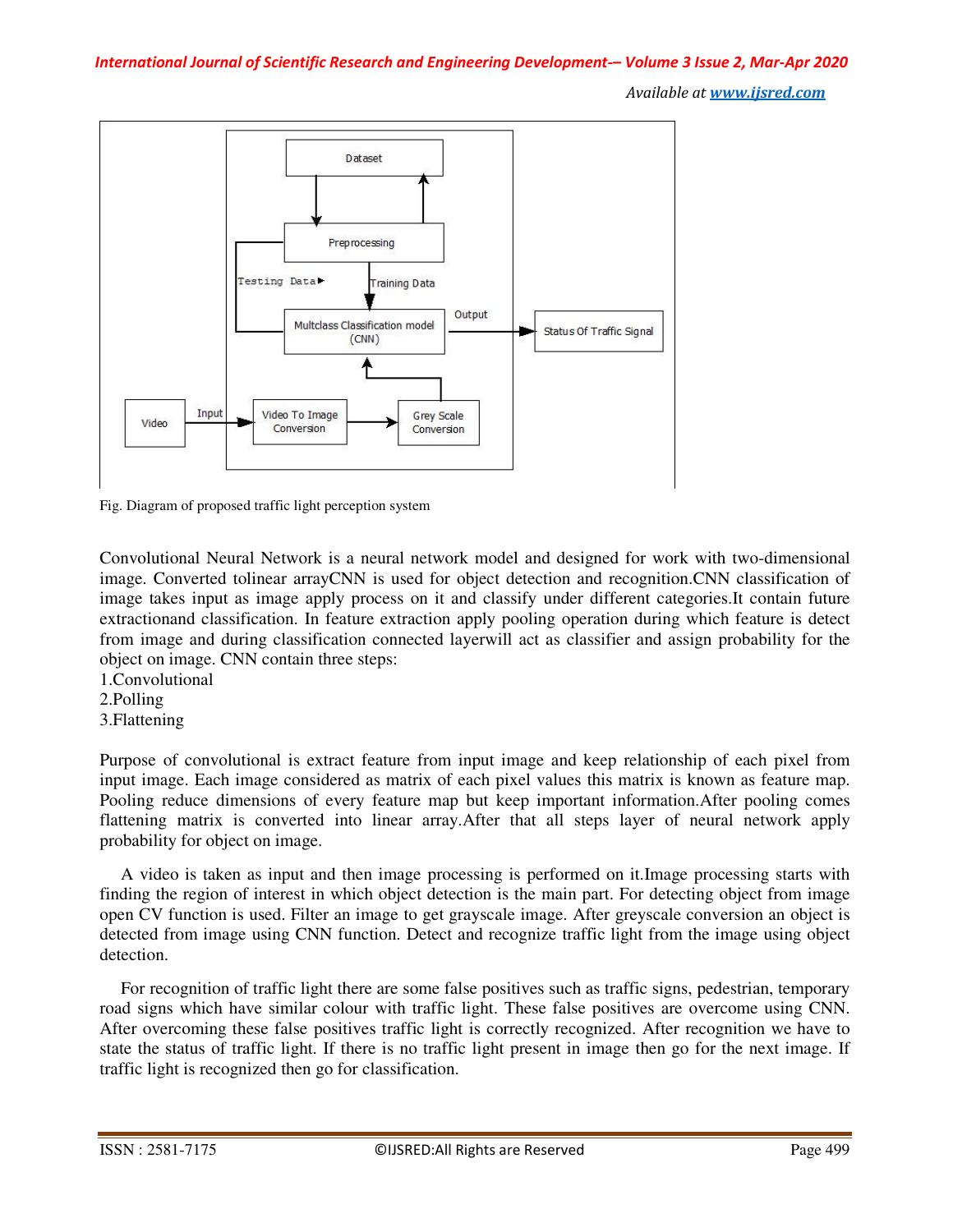#### *International Journal of Scientific Research and Engineering Development-– Volume 3 Issue 2, Mar-Apr 2020*

#### *Available at www.ijsred.com*

 Grey scale image from which traffic light is detected is added to dataset as single instance. All preprocessing operations done as per on dataset. This instance is given as input to CNN model. Draw confusion matrix for the model. After successful designing of machine learning model check the performance of the model. Also calculate the precision, recall, accuracy and error of the model. The system gives traffic light status as output.

## **EXPERIMENTAL REULTS**

The accuracy of this model is achieved up to 92.6% to 97%. This uses CNN, so the machine learns using results and penalty. So it gives high accuracy compared to other machine learning algorithms. As quality of video improves the accuracy of the model increases. Accuracy also depends on the size of dataset, as dataset size is more accuracy is also high.

After execution if traffic light is not detected, then the result is as follows:



After execution if traffic light is detected the signal is red, then the result is as follows: